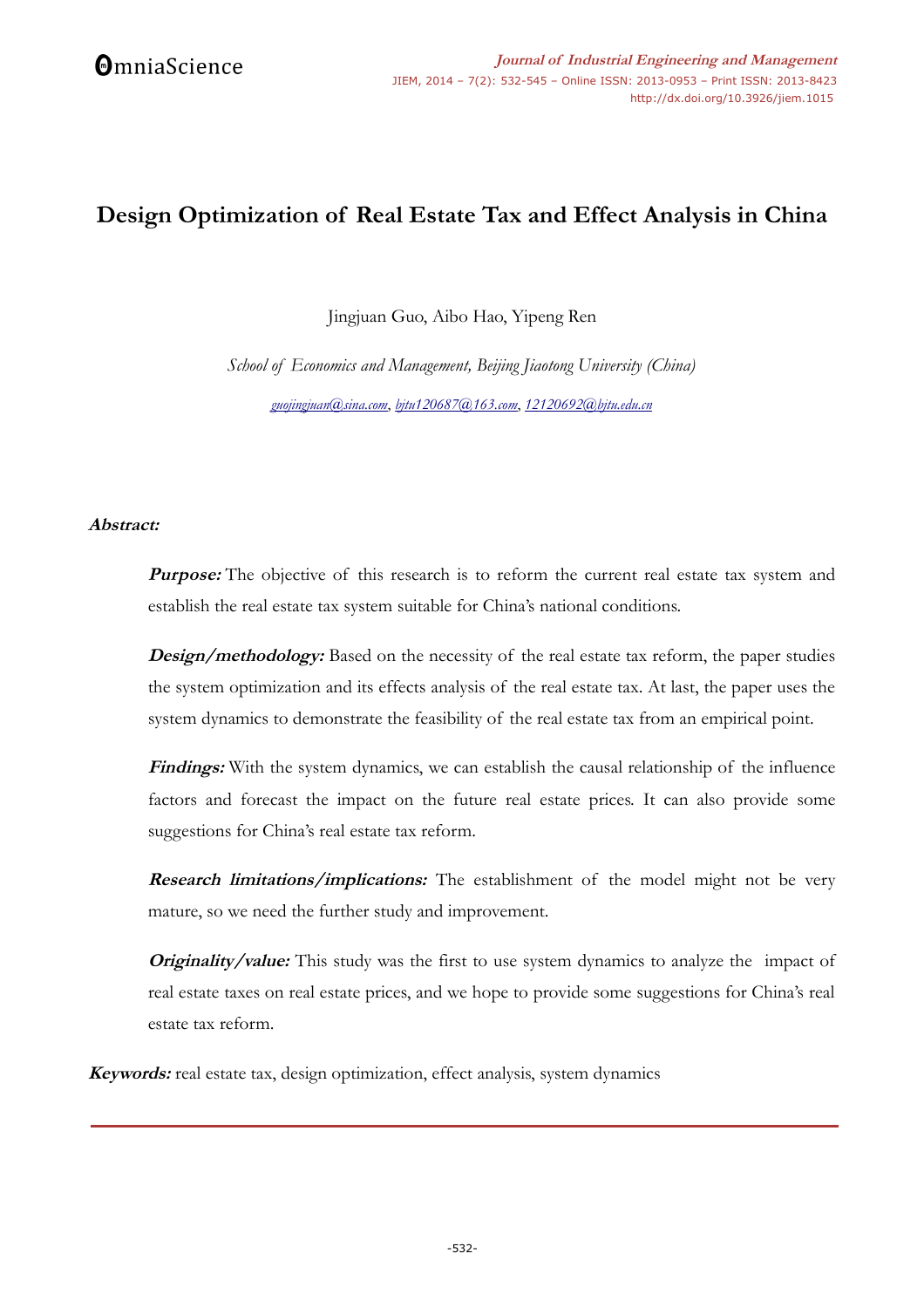#### **1. Introduction**

In recent years, with the rapid development of the real estate industry in China, there are still many problems and shortages in the real estate tax system. To Regulate the real estate market and control the effect of widening income gap through the real estate tax is difficult to reflect, so it is very important for the healthy development of China's real estate market and our tax system to reform the current real estate tax system and establish a complete set of the real estate tax system. Based on the necessity of the reform of the real estate tax, we learn from the successful experience in the real estate tax of foreign country in order to establish a feasible and effective real estate tax system in the light of the actual situation of China. Meanwhile we analyze the economic effects brought by the real estate tax optimization from both theoretical and empirical aspects.

## **2. Domestic and Foreign Real Estate Tax System**

## **2.1. Present Situation of Real Estate Tax System in China**

The basic framework of China's current real estate tax system is formed after the comprehensive structural tax reform in 1994. With the deepening of reform and opening up, China's economic situation has undergone great changes, so some taxes has been unable to meet the economic development and social life and exposed a number of drawbacks, and even had a negative impact on the stability and development of the economy.

• Base of the tax is narrow.

The base of China's real estate property tax and urban real estate tax haven't cover to the personal non-operating real estate so far (Wang, 2008). And the long-term neglect of taxation during the individual housing occupies phase can not only cause huge losses to the state's tax revenue, but also be conducive to smooth and orderly development of the real estate and the country's macro-control.

• The taxes are Complicated.

The same tax base, the similar nature of the taxes imposed repeatedly in different stages of taxation, such as land value increment tax and income tax exists the phenomenon of repeated taxation (Zhang, Yan & Song, 2012).

• The heavy tax burden in the circulation phase and light tax burden in holding phase.

The most taxes in China's real estate industry is focused on the development and the trading phase, mainly including tax on occupation of cultivated land, business tax, urban maintenance and construction tax, stamp tax, deed tax, land value increment tax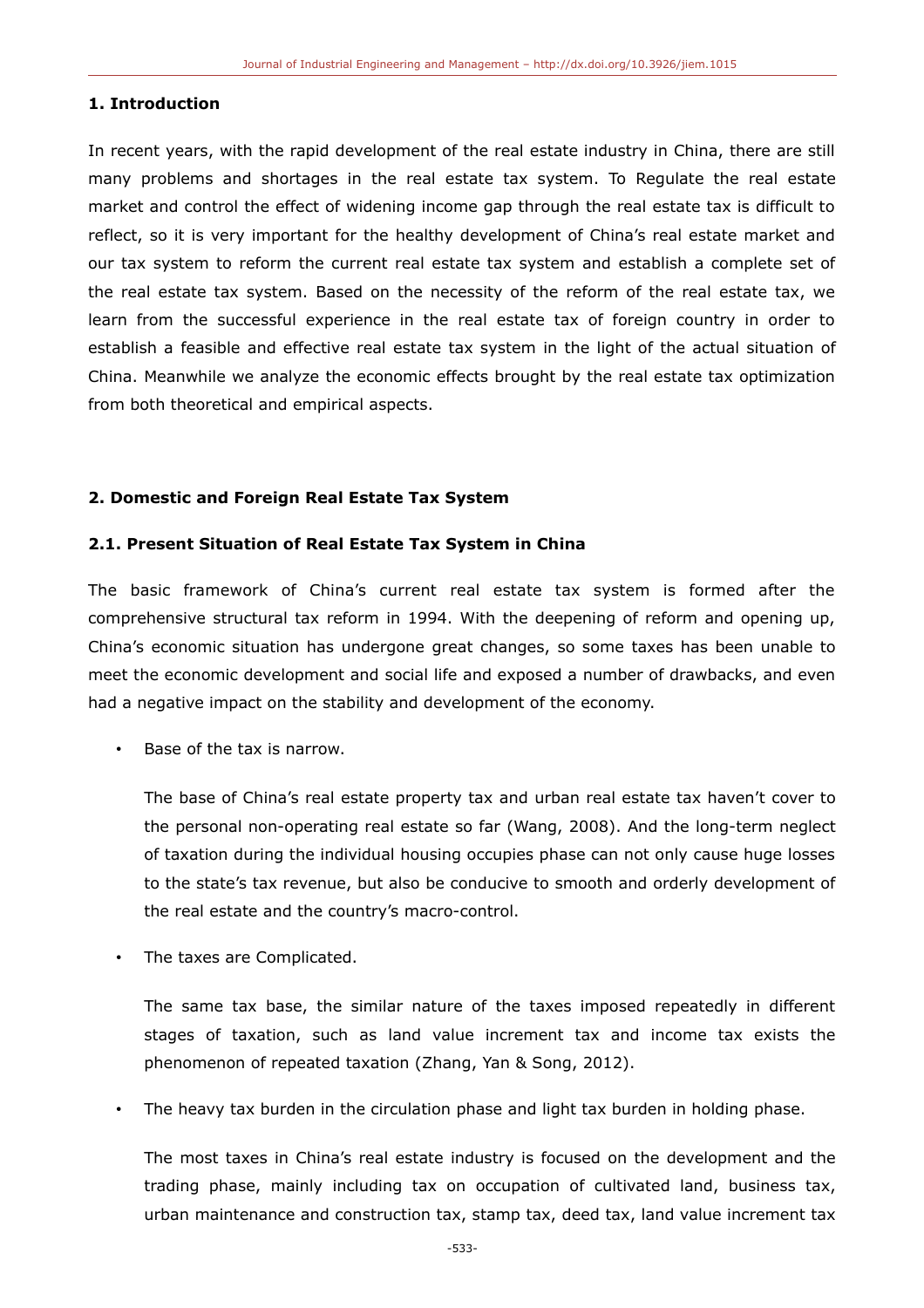and income tax, while the taxes in the holding phase only include property tax and urban land use tax, leading to the tax burden is very low (Qiu, 2009).

The local government's fiscal balance is difficult to maintain.

Since the tax reform in 1994, the central government received a large number of property rights, especially 75% of the land appreciation tax had been owned by the central government, and income tax in local taxes had also been shared by both the central and local governments after 2002. At the same time with the property rights of the local government to hand in, fiscal expenditure responsibilities had also increased, such as local governments not only need to take a constructive expenditure, nonwelfare expenditure and administrative expenditure, but also need to assume a variety of social security expenditure, price subsidies and so on (Wang & Sun, 2012). Under the system of property rights handing in and responsibilities increasing, the local government's fiscal balance is difficult to maintain.

# **2.2. Foreign Experiences of Real Estate Tax System**

The real estate market of western developed countries is relatively stable, the United States as the representative of developed countries and regions has a long history of the real estate tax and its tax system is designed more perfectly. Hong Kong and the mainland China uses the same land leasing system-he government manage the land and lease to the land developers or users- can provide a reference for China's real estate tax system optimization (Qiu, 2009; Wang, 2008; Wang & Sun, 2012).

• The principle of the taxation is to widen the base, distinguish the taxes, divide into categories and reduce tax rate.

The real estate tax base covers a wide range, such as Hong Kong property levy rates, there is very few properties to be exemption, so it is difficult for tax avoidance or tax evasion; The real estate is taxed at different rates according to the different uses of the real estate. For example, the United States has different tax rates for different uses such as residential, commercial, industrial estate (Zhang et al., 2012); Taking into account the affordability of the people, the real estate tax rates are generally not high. For example, the average tax rate of the United states is 1%-3%, the rate of Hong Kong in recent years is about 5%.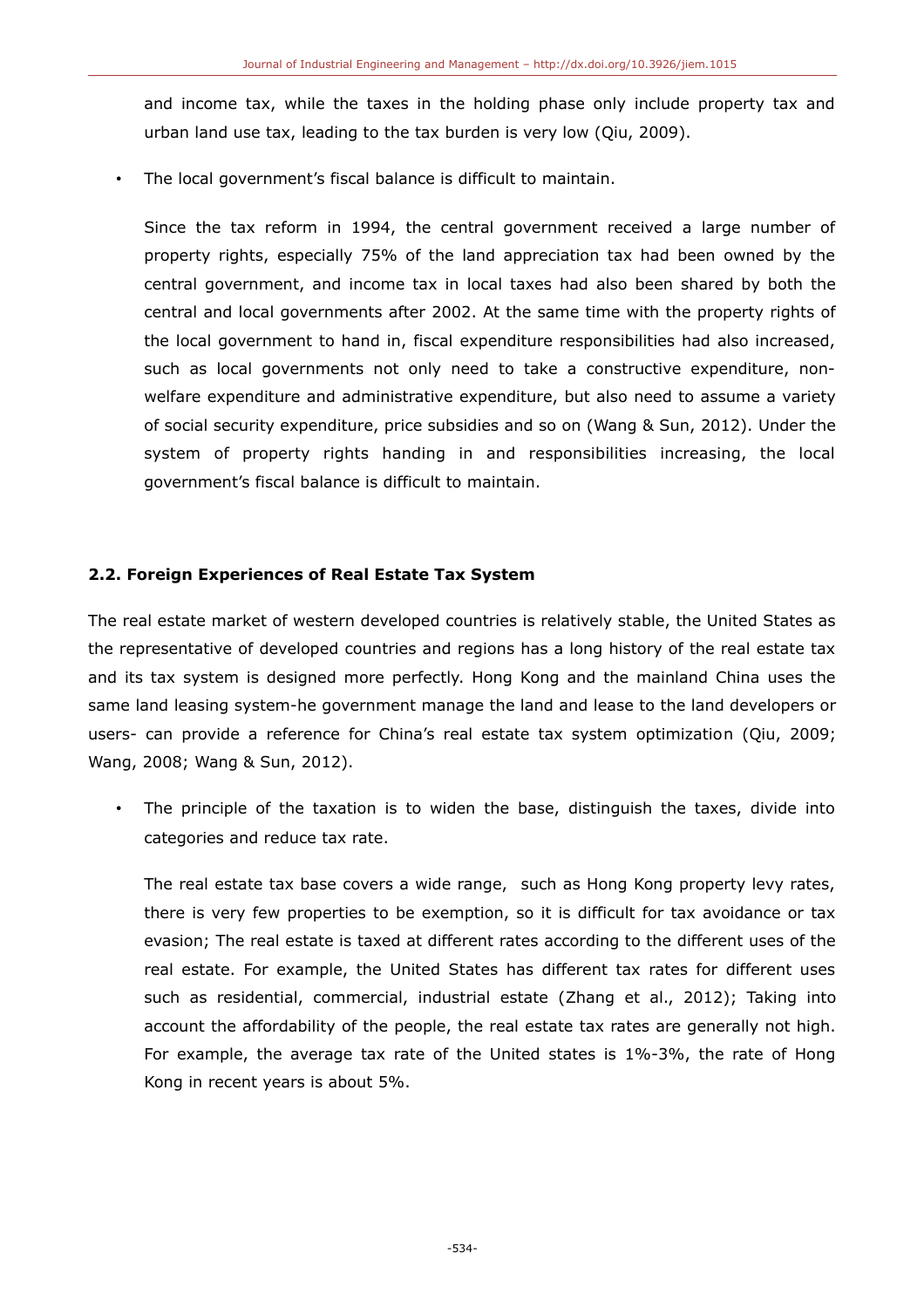• The real estate tax of the holding phase dominates the real estate tax system.

Compared with the tax administration in the real estate development, trading and other phases, the real estate taxes come mainly from real estate holding phase in the United States and other developed countries.

The real estate tax of the holding phase dominates the local taxes and fiscal revenue.

The real estate tax of the holding phase constitutes the main part of the local taxes. It not only helps to mobilize the enthusiasm of local governments to levy property taxes, but also helps to expand the scale of investment in local infrastructure and utilities and to form a virtuous cycle of growth in tax revenue.

• The appropriate tax exemption policies.

The most countries have set up some tax exemption policies. At the same time, in order to reflect the social justice and to prevent the distance between the rich and the poor, we can consider to tax the heavy taxes to the landowners and the rich.

• Supporting measures are perfect, laws and regulations are complete.

First, States have a special evaluation agency property valuation. The "Real Estate Valuation Office" in Britain, summary annual real estate transaction information and format an independent real estate appraisal systems, to announce different types, different uses of land or real estate prices in regional cities of the UK. Second, these specialized rating agencies have set up detailed information reserves. In order to strengthen the local property tax levy, the United States government establish a more detailed property information management system. Data cards are the most common management methods among these. The information on the card is very comprehensive, including location, heading, property types, change of ownership situation, the composition and valuation changes, the type of construction, type of land, housing type and quantity and so on.

In view of the drawbacks of the current real estate system, it is imperative to optimize and integrate. The mature real estate taxes of other foreign countries or regions are also very helpful for us. Based on this, we propose the optimization of China's real estate tax system and analysis its effect on China's real estate market.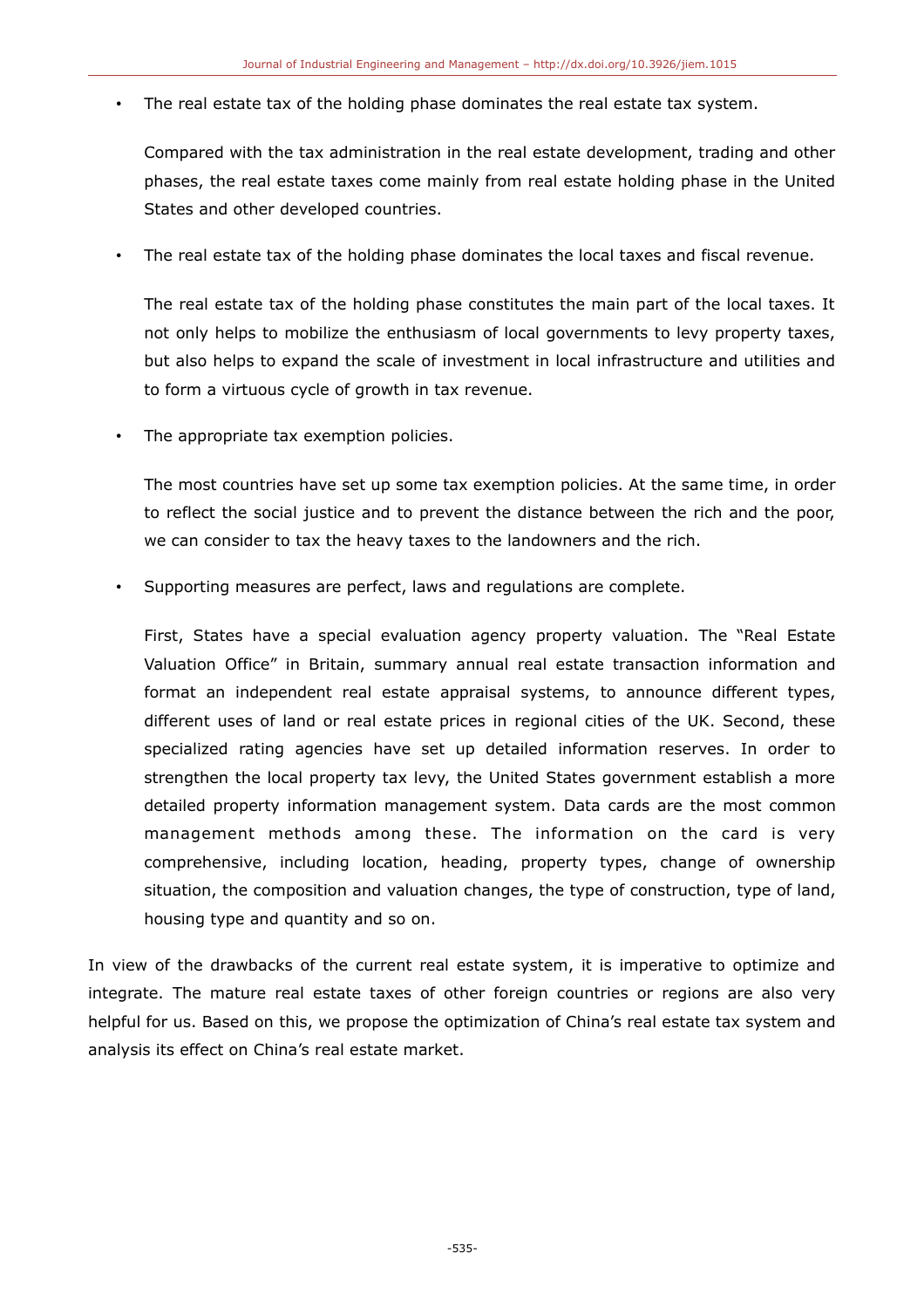#### **3. The Design Optimization of Real Estate Tax in China**

In order to solve the problems proposed above, the real estate tax system optimization should focus on the holding phase, it means to levy the real estate tax in the holding phase—to merge the property tax, urban land use tax of the holding phase and the land leasing into the real estate tax, and cancel the land value increment tax (Qiu, 2009; Wang, 2008; Xu, 2007).

## **3.1. The beneficial effects of incorporating the land leasing into the real estate tax**

- It helps to regulate the local government land leasing behaviors and promote the sustainability of the land leasing. The distribution of land leasing to the real estate tax year after year can completely change the local government short-term grant money mode and promote the sustainable land transferring.
- It helps to reduce the real estate development costs and reduce real estate prices. Incorporating the land leasing into the real estate tax can transfer the land premium burden from the real estate developers to property owners and effectively reduce the barriers to market entry.
- It helps to equitable distribute the benefits of the appreciation of the land. Incorporating the land leasing into the real estate tax and charging at a certain percentage of the value of real estate can get a more equitable distribution of income between the property owners and the government.

#### **3.2. The irrationality of China's land value increment tax in theory and practice**

Firstly, the land value increment tax and income tax exists the phenomenon of repeated taxation; Secondly, the land value increment tax in China use the higher progressive rates which is opposite to the international practice. In practice, because of the complex taxation and higher tax rates, there are many difficulties and problems in the expropriation process. From these angles, we can cancel the land value increment tax and take other marketoriented, more effective means on the purpose of curbing the real estate speculation.

#### **3.3. Scope of real estate tax**

The real estate tax should broaden the tax base on the basis of the scope of the current real estate tax, including the land that are used or sold in city, county, towns and industrial and mining areas and all business and residents-occupied real estate.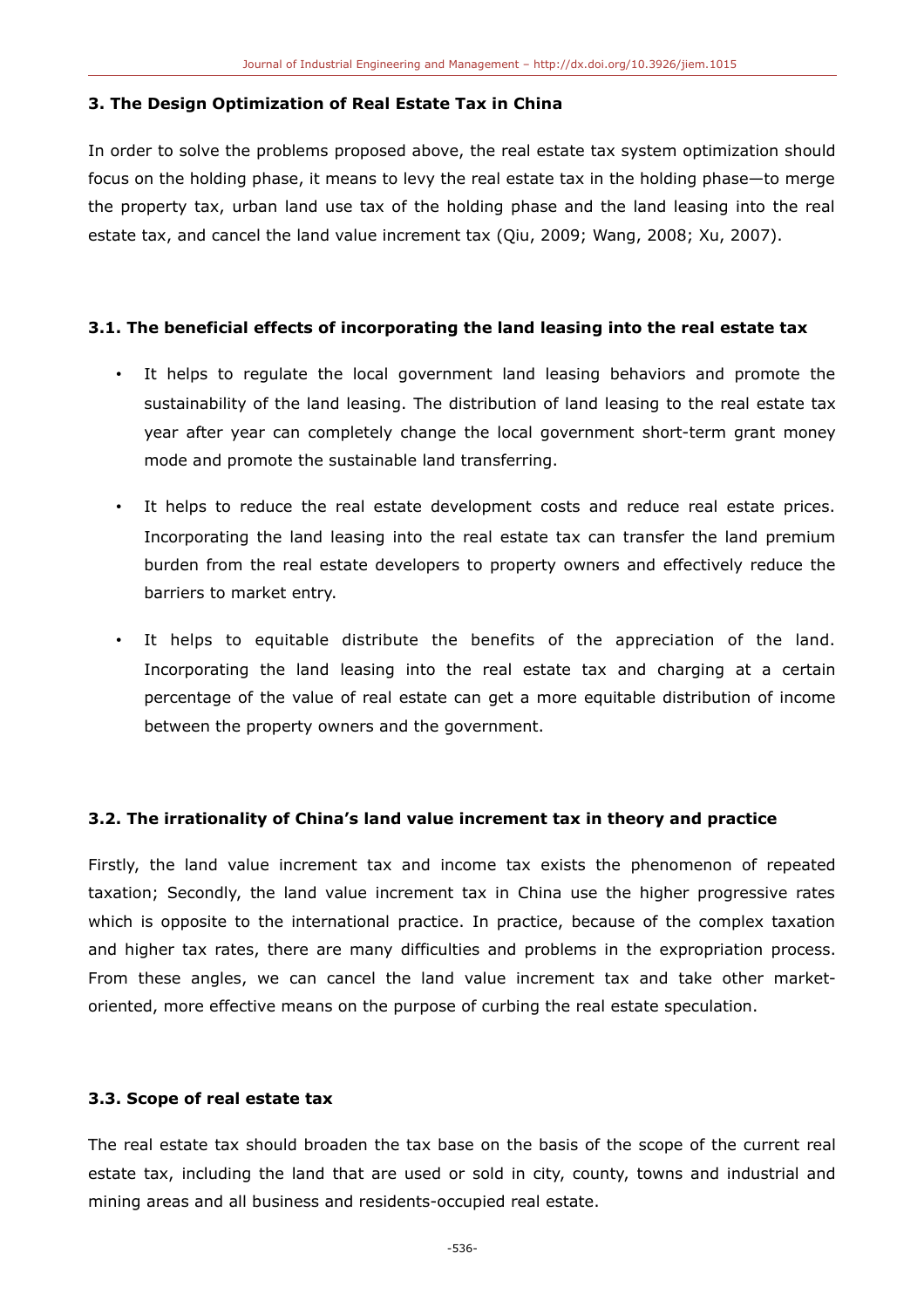#### **3.4. Object of real estate tax**

China's land system is public ownership, that is different from the privatization of land in developed countries, so the land is not a real sense of private property. We can consider to separate the land and the houses to levy taxes. For the land, we distribute land leasing to the real estate tax and levy taxes every year; for the houses, we base on the value of the real estate assessments.

#### **3.5. Real estate tax rate**

As China's real estate tax optimization is at the exploratory stage, the real estate tax is more appropriate to adopt a fixed proportional tax rate in the early stage to pursuit the best combination of efficiency and fairness as far as possible.

The scope of the real estate rate can be unified set by the central, and give local government some freedom to choice the tax rate applied to their own areas.

China's real estate tax should not only guarantee local government revenue, but also not leave the tax burden of the residents is too high. It means the real estate tax revenue should not be less than the sum of the current tax revenue that be merged into the real estate tax; Meanwhile, to avoid taxpayers to bear too heavy tax burden on the measure basis of the ratio of the tax revenue to the social total output (Liu, 2012).

$$
\frac{TR}{TV_R - TE + TV_{NR}} \le r \le \frac{C \times GDP}{TV_R - TE + TV_{NR}}
$$
\n(1)

 $r -$  the real estate tax rate;

TR — the sum of the property tax, urban real estate tax and urban land use tax;

- $TVR -$  the total value of residential real estate;
- TVNR the total value of non-residential real estate;
- $TE -$  the total exemption amount of residential real estate;
- $C -$  the upper limit of the real estate macro tax burden;
- GDP Gross Domestic Product.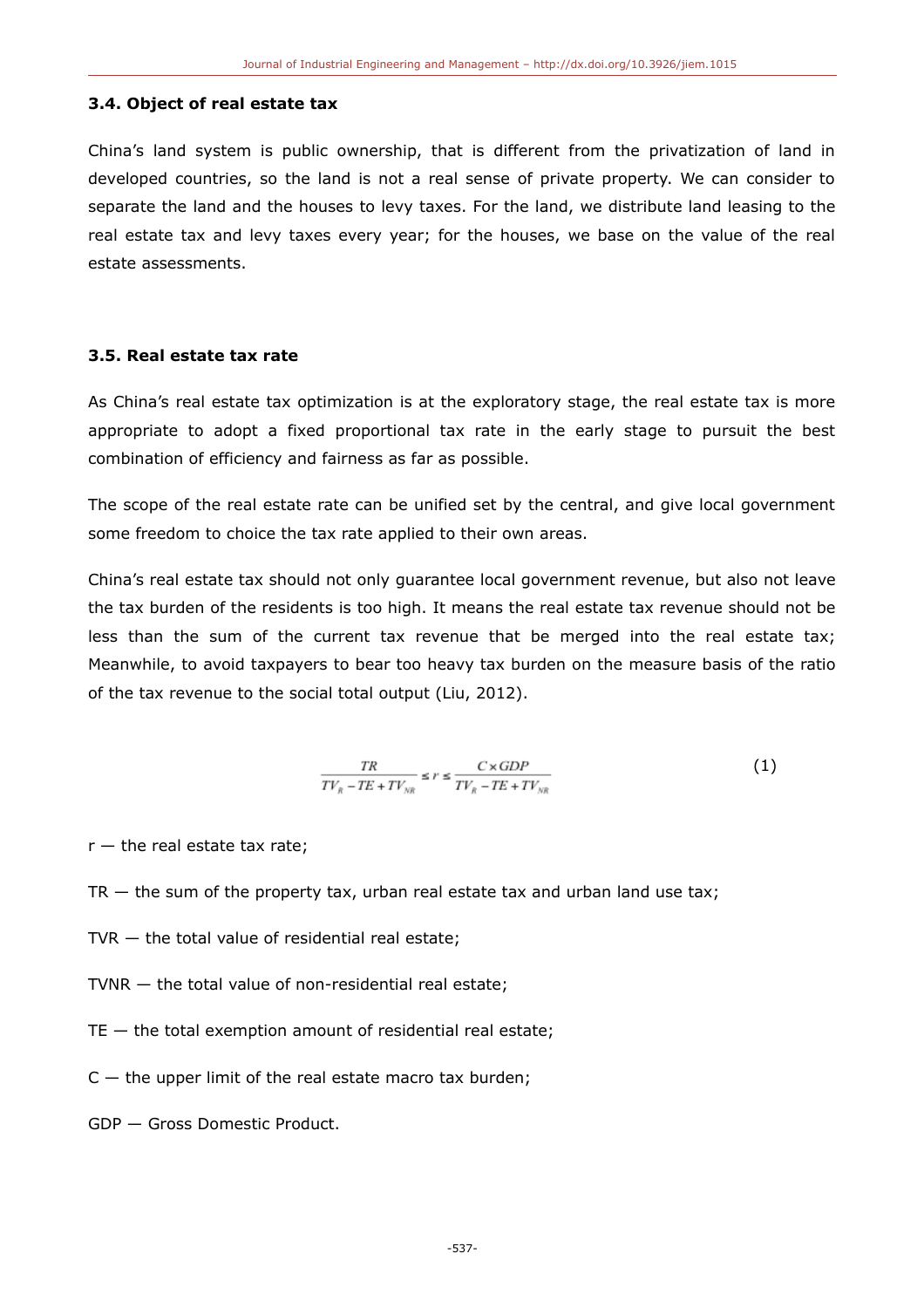# **4. Analysis of the Economic Effects of Real Estate Tax on Real Estate Prices**

# **4.1. Theoretical analysis of the impact of Real Estate taxes on real estate prices**

China's real estate tax reform is a systematic project, that is directly related to the interests of all parties in the real estate industry and involves all phases of land and property acquisition, development, trading and holding. So it is inevitable to affect the real estate prices ultimately by affecting the participating subjects' behaviors of the real estate market (Mutingi, 2013).

# **4.1.1 The local government**

Theoretically the real estate tax of the holding phase is the most suitable type of taxes as a major source of local government revenue. Because of incorporating the residential into the tax, the base of the tax greatly increases; With the economic development and urbanization, the tax revenue is always a long-term growth trend; Meanwhile, based on non-current of the real estate, the real estate tax is also very stable. From the three aspects above, the real estate tax will inevitably become an important source of local government finance to achieve the goal of increasing local fiscal revenue.

Meanwhile, the optimized tax system can balance the government's long-term revenue, no matter what term the government granted land use rights, each installment payment of taxes will have a steady income for the government. To tax in accordance with the real estate market prices makes the revenue directly linked with land and house values, prompt the local government to change its short-term behavior, to focus more on the development of the real economy. From the long-term interests to consider the investment environment of the real estate market, It can also improve the local hard environment and soft environment to ensure sustainable development of the city.

# **4.1.2 The real estate developers**

With the optimization of the real estate tax, the taxes paying by developers originally paid by the owners every year, so it effectively reduce the barriers to market entry and reduce its over-reliance on bank lending in order to reduce the risk of investment in the real estate industry. In addition, the increase of cost of ownership will inhibit consumption and speculative demand, so developers will be adjusted the supply structure according to the needs in order to improve use efficiency and promote efficient allocation of resources.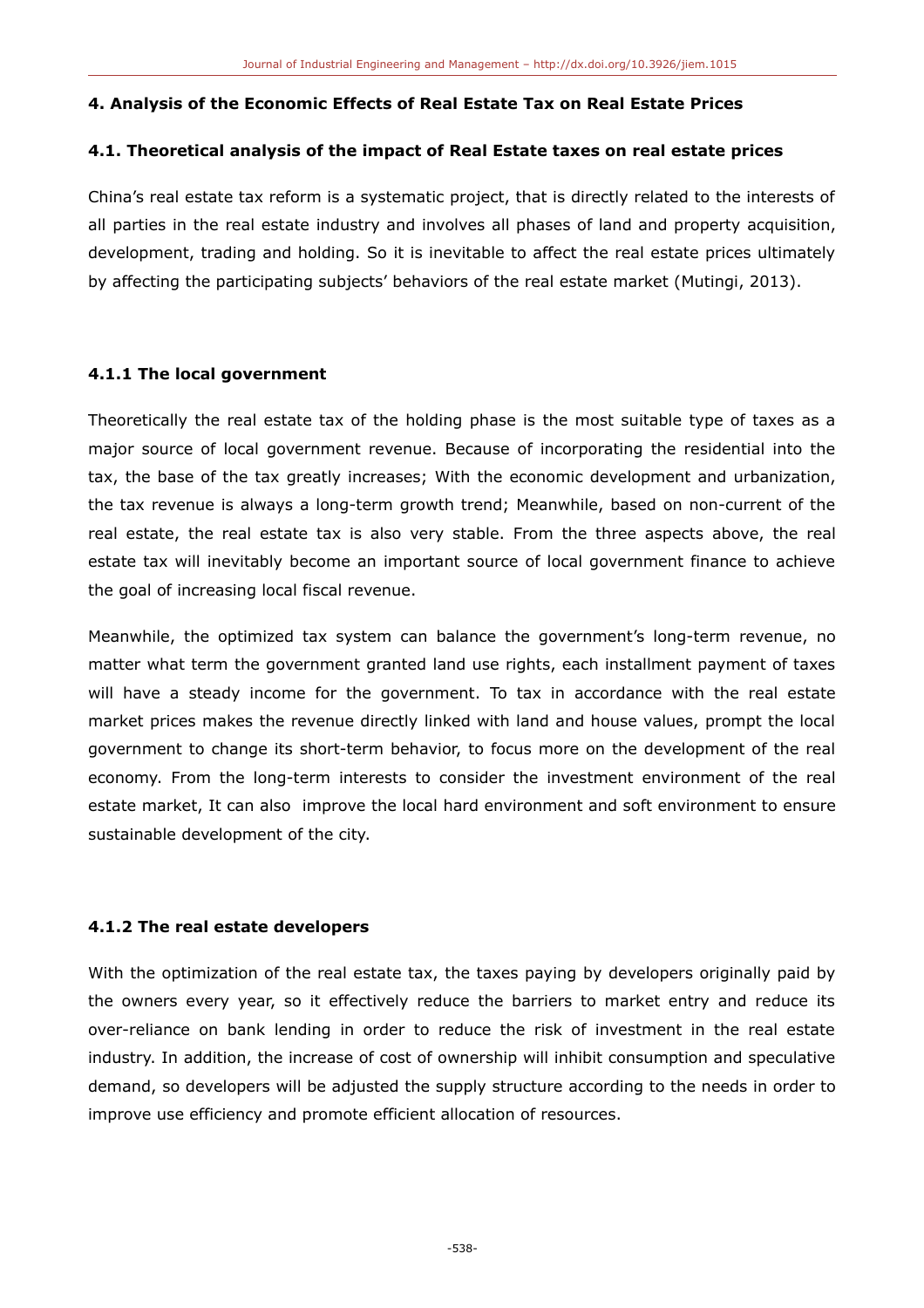#### **4.1.3 Customers**

Emphasis on the real estate tax of the holding phase can reduce the down payment, release the potential demand in the real estate market, reduce the interest payments on loans and to realize the dream of low-and middle-income family housing. At the same time, it is able to guide rational consumption and effectively curb speculative investment to form a reasonable pattern of resource allocation, which will help residents to purchase the suitable size for living.

The real estate tax will have an impact on the real estate price by acting on the participating body of the real estate market, thus the relationship among them can be seen in the following figure:



Figure 1. The impact of the real estate tax on the real estate prices

# **4.2. Analysis of the impact of Real Estate taxes on real estate prices based on the system dynamics model**

The introduction of real estate tax would theoretically have a certain impact on the real estate prices, however, there are a large number of influencing factors to the prices and the relationship of them are very complex. So we need to quantify the impact of tax changes on prices. With the system dynamics software-Vensim PLE to establish the causal relationship of the influence factors, we use the historical data of 2001-2012 to operate the system simulation and model test, meanwhile forecast the impact on the future price (Yin, Xie & Guo, 2012).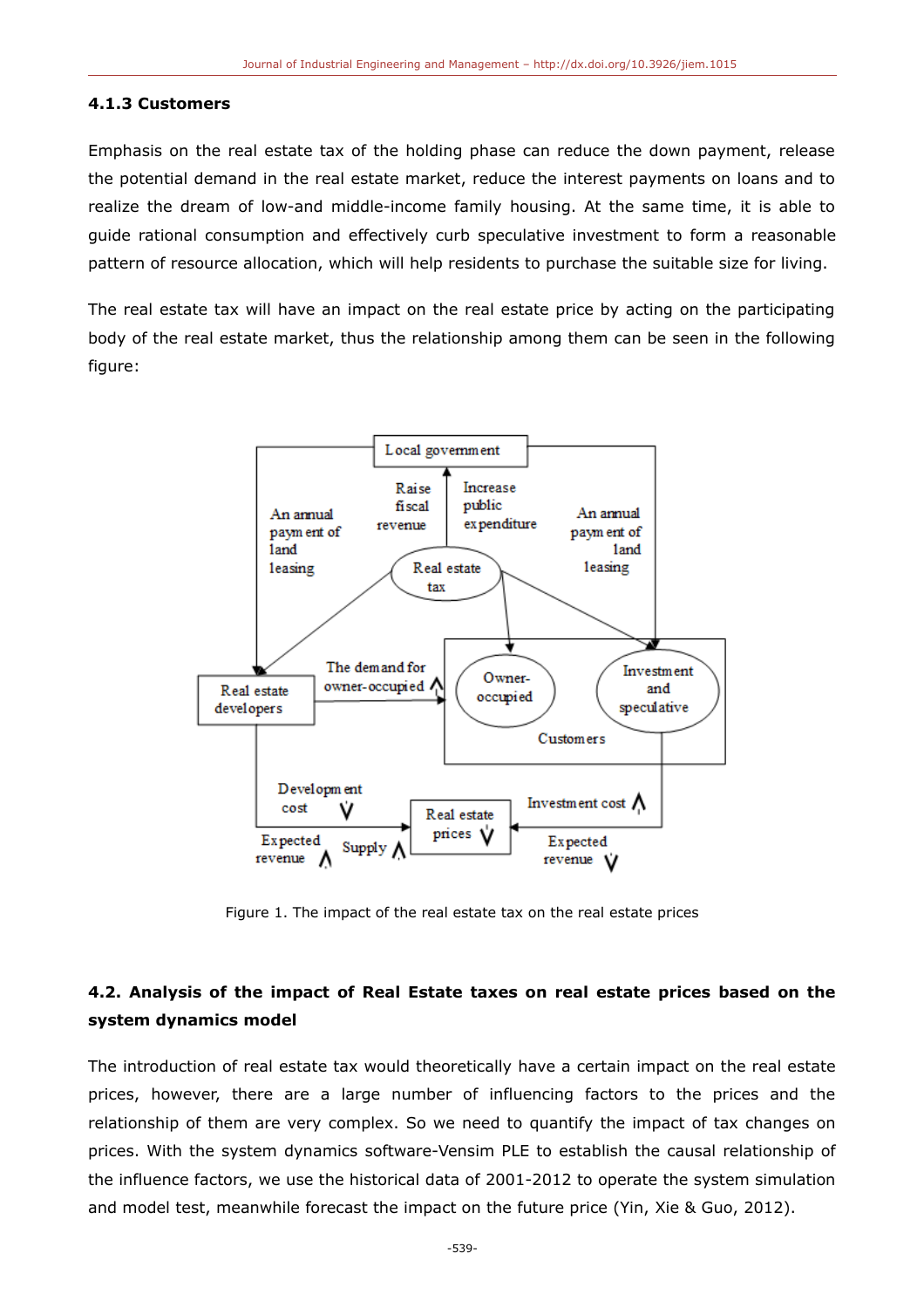#### **4.2.1 Causal loop diagram**

Causal loop diagram indicates the relationship of promote or constrain among the various factors with the arrow, the  $+$  indicates a positive relationship, the - indicates a negative relationship (Ji, 2008). The causal relationship of the impact on real estate prices is shown below:



Figure 2. Causal loop diagram of the impact on the real estate prices

#### **4.2.2 System flow diagram**

To ensure the correctness and operability of the model and the collection range of the data, we will simplify the causal loop diagrams. It means to select the main factors, such as the real estate prices, population, ratio of house prices to average income, ratio of supply to demand, to establish the system dynamics flow diagram as follows: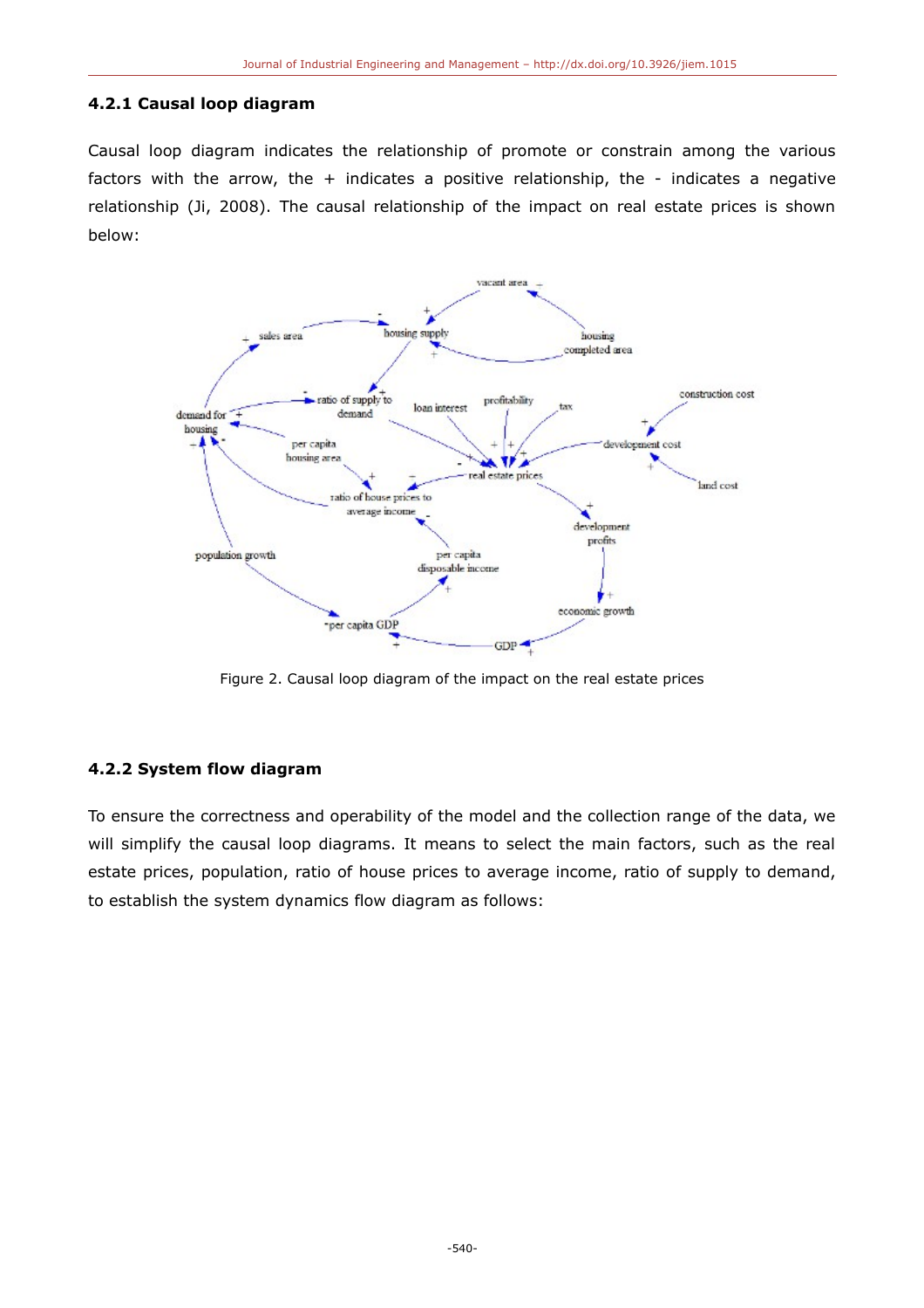

Figure 3. System flow diagram of the impact on the real estate prices

## **4.2.3 Model equations**

With the data of the model from the China Statistical Yearbook and related statistics, we analyze the relationship of the various variables and establish the corresponding model equation (Lin & Liu, 2009). The main equations of the model include:

The real estate prices = 
$$
INTEG(price growth, 2170)
$$
 (2)

As the initial value of the real estate prices, 2170 yuan per square meters is the average selling price of national real estate in 2001; INTEG () is the cumulative sum function of the Vensim PLE.

Price growth = cost growth
$$
(1+profitability)*ratio of supply to demand
$$
 (3)

The profitability is 20%.

Cost growth=(land cost growth/volume ratio + construction cost  
growth/0.65)\*
$$
(1+3*load
$$
 interest/100)\* $(1+tax$  rate) (4)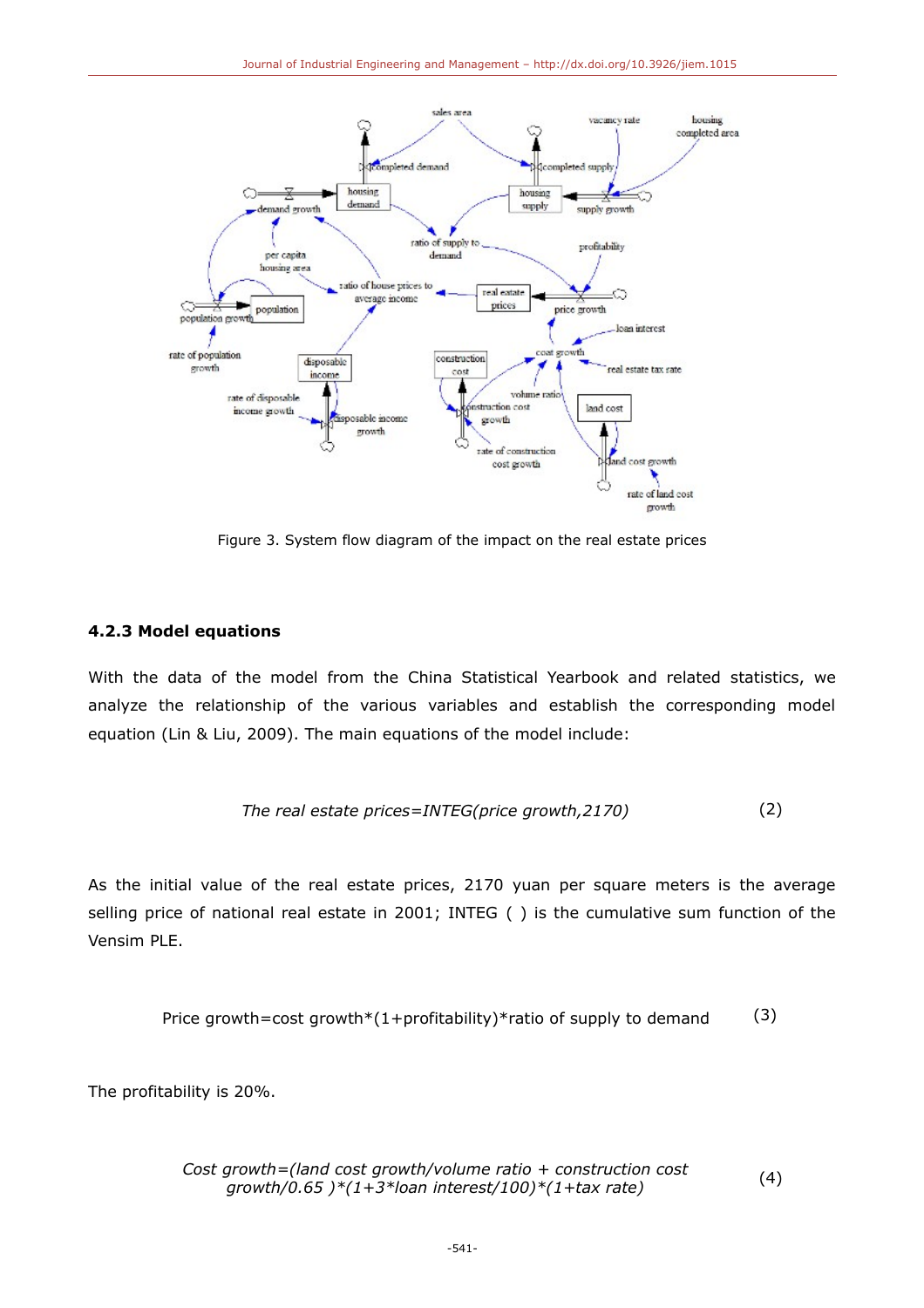According to the relevant research data, the volume rate is 1.5, the construction cost accounts for about 65% of development cost, loan interest is 1-3 years lending rates of the commercial bank. With the tax collection methods and experiences in the real estate development phase, business tax and land value increment tax accounted for 5% and 3% of sales, urban maintenance and construction tax and education surcharge account for 7% and 1% of business tax, overall the tax account for 6.5% of the sales. We regard taxes as a part of the real estate prices when we calculate the tax rate, and the ratio of it to the rest part of the real estate prices is 6.5 %, so the tax rate in this model is designated as 7%.

Supply growth = housing complete area
$$
(1 + \text{vacancy rate})
$$

\n(5)

The vacancy is 14.5%.

| Demand growth=ratio of housing prices to average income*per capita<br>housing area*population growth |     |  |
|------------------------------------------------------------------------------------------------------|-----|--|
| Housing supply=INTEG(supply growth-completed supply, 25104.9)                                        | (7) |  |

The housing completed area of 2000 is 251049 thousand square meters, so we set the initial value of the total supply of 2001 at 251049 thousand square meters in the simulation process.

*Housing demand=INTEG(demand growth-completed demand, 31061.8)* (8)

The housing sales area of 2000 is 186371 thousands square meters, and we assume that the actual housing demand of about 60% of the residents are satisfied, so we set the initial value of the total demand of 2001 at 310618 thousand square meters.

| Ratio of housing prices to average income=per capita housing area*real<br>estate prices/per capita disposable income |      |  |  |  |  |
|----------------------------------------------------------------------------------------------------------------------|------|--|--|--|--|
| Ratio of supply to demand=housing supply/housing demand                                                              | (10) |  |  |  |  |
| Construction cost=INTEG(construction cost growth, 1128)                                                              | (11) |  |  |  |  |

The housing completed cost of 2001 is 1128 yuan per square meters.

$$
Land cost = INTEG (land cost growth, 1038.8)
$$
 (12)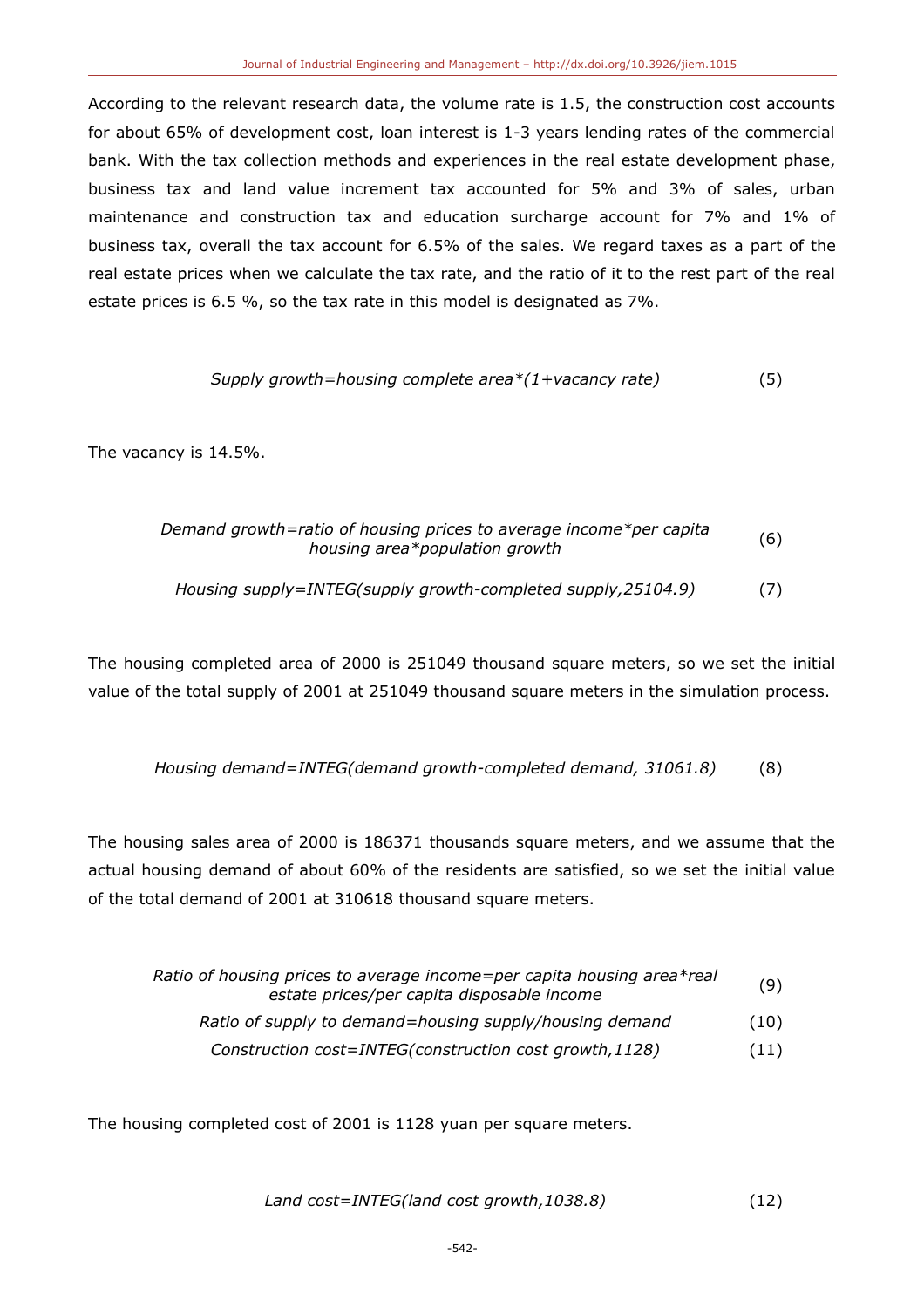The land transaction price of 2011 is 1038.8 yuan per square meters.

*Population=INTEG(population growth,127627)* (13)

The national population of 2001 is 1276270 thousands.

| Construction cost growth=construction cost*rate of construction cost<br>growth | (14) |
|--------------------------------------------------------------------------------|------|
| Land cost growth=land cost*rate of land cost growth                            | (15) |
| Population growth=population *rate of population growth                        | (16) |

# **4.2.4 Simulation results and model test**

Based on the causal loop diagrams and flow diagrams and the variables values of the system dynamics model, we simulate the national real estate prices from 2001 to 2012 with the Vensim PLE software and the simulation results are shown as follows:

|                      | $\sqrt{2001}$ |         |                        |             |      |      |                |      |      |                  | $\mid$ 2002 2003 2004 2005 2006 2007 2008 2009 2010 2011 2012 |
|----------------------|---------------|---------|------------------------|-------------|------|------|----------------|------|------|------------------|---------------------------------------------------------------|
| <b>Actual values</b> | 2170          | 2250    | 2359  2778  3168  3367 |             |      | 3864 | 3800           | 4681 | 5032 | $\frac{1}{5357}$ | 5791                                                          |
| Simulation values    | 2170          | 2305    | 2492                   | 2797   3148 | 3300 | 3662 | $ 3742\rangle$ | 4479 | 4981 | 5434             | 5824                                                          |
| Relative error(%)    |               | $-2.45$ | -5.66  -0.67  0.64     |             | 1.98 | 5.23 | 1.54           | 4.32 | 1.02 | $-1.44$          | $-0.6$                                                        |

Table 1. Comparison of actual value and simulation value of national real estate prices

According to the comparison above, we can find that the absolute value of the relative error of the real estate prices of more than 80% of the year is controlled within 5%, only a few is more than 5%, but it can be controlled within 7% (Li, 2010). Therefore, it is possible to think that the system dynamics model is established with a certain degree of authenticity and accuracy.

# **4.2.5 Model prediction**

According to the real estate tax optimization proposed above, we will no longer pay the land leasing in the development phase and cancel the land value increment tax that accounts for about 3% of the sales, so the land cost decrease to zero, meanwhile the real estate tax rate will decline (Hui & Ho, 2003). Assuming the tax rate reduced to 6.5%, the model simulations of real estate prices of 2001-2015 are shown in the following table.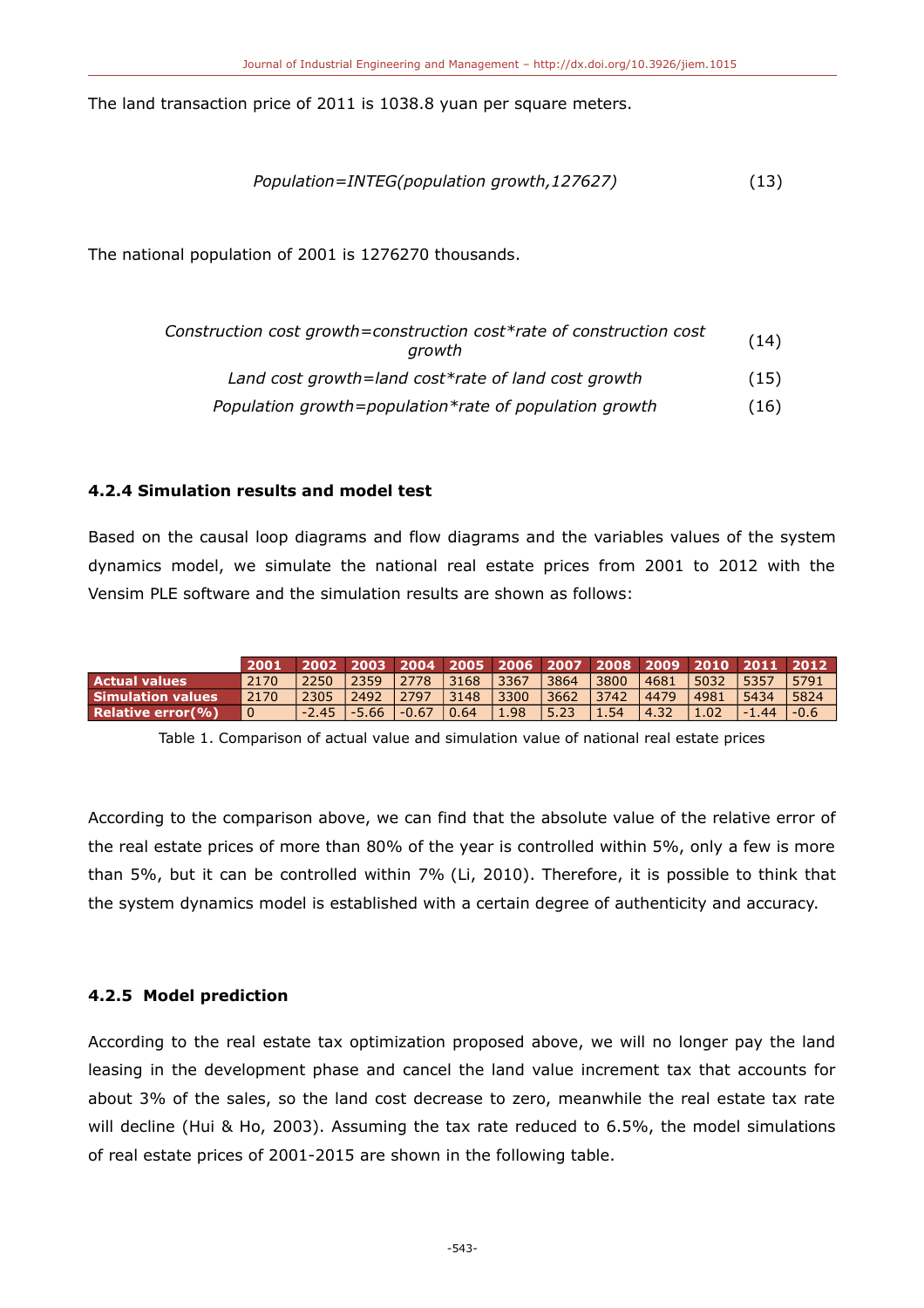| <b>Year</b>   |  | 2002   2003   2004   2005   2006   2007   2008   2009   2010   2011   2012   2013   2014   2015 |  |  |  |  |                                                                                                 |
|---------------|--|-------------------------------------------------------------------------------------------------|--|--|--|--|-------------------------------------------------------------------------------------------------|
| l The real    |  |                                                                                                 |  |  |  |  |                                                                                                 |
| l estate      |  |                                                                                                 |  |  |  |  | 2275   2322   2377   2395   2435   2466   2510   2569   2641   2729   2836   2966   3123   3311 |
| <b>prices</b> |  |                                                                                                 |  |  |  |  |                                                                                                 |

Table 2. The prediction results of the real estate prices

Compared to the actual data, it is not difficult to find that the prices are rising at a slow rate, and are lower than the actual data. Therefore, the optimization and the integration of real estate tax can limit the excessive growth of the real estate prices to a certain degree.

## **5. Conclusion**

In summary, the design optimization and integration of the real estate tax proposed above, not only effectively solve the problems in the current tax system and avoid double taxation and double standards, but also stabilize the local financial revenue and promote the rational allocation of social wealth. For the local government, it can ensure that the government can get sufficient funds and prompt the government to devote much more energy to economic development; For the real estate developers, it effectively reduce the barriers to market entry and reduce its over-reliance on bank lending in order to adjust its market supply structure, promote the efficient allocation of resources; For consumers, it is able to guide rational consumption and effectively curb speculative investment to ensure healthy and effective operation of the market; For the high prices, we can adjust the relationship between supply and demand to effectively inhibit the excessive growth of it, meanwhile system dynamics model has also proved this point from the empirical aspect.

#### **References**

- Hui, E., & Ho, V. (2003). Does the planning system affect housing prices? Theory and with evidence from Hong Kong. *Habitat International*, 27(3), 39-59.
- Ji, X. (2008). *Study on System Dynamics Model Simulation of Commercial Housing Price in Nanjing*. Nanjing University of Aeronautics and Astronautics.
- Li, J. (2010). Reflection on the Reform of Real Estate in Our Country. *Social Scientist*, 9, 99-102.
- Lin, J., & Liu, Y. (2009). Study on the impact of the Property Tax on the Real Estate Market. *Journal of Chongqing Institute of Technology*, 23(4), 4-7.